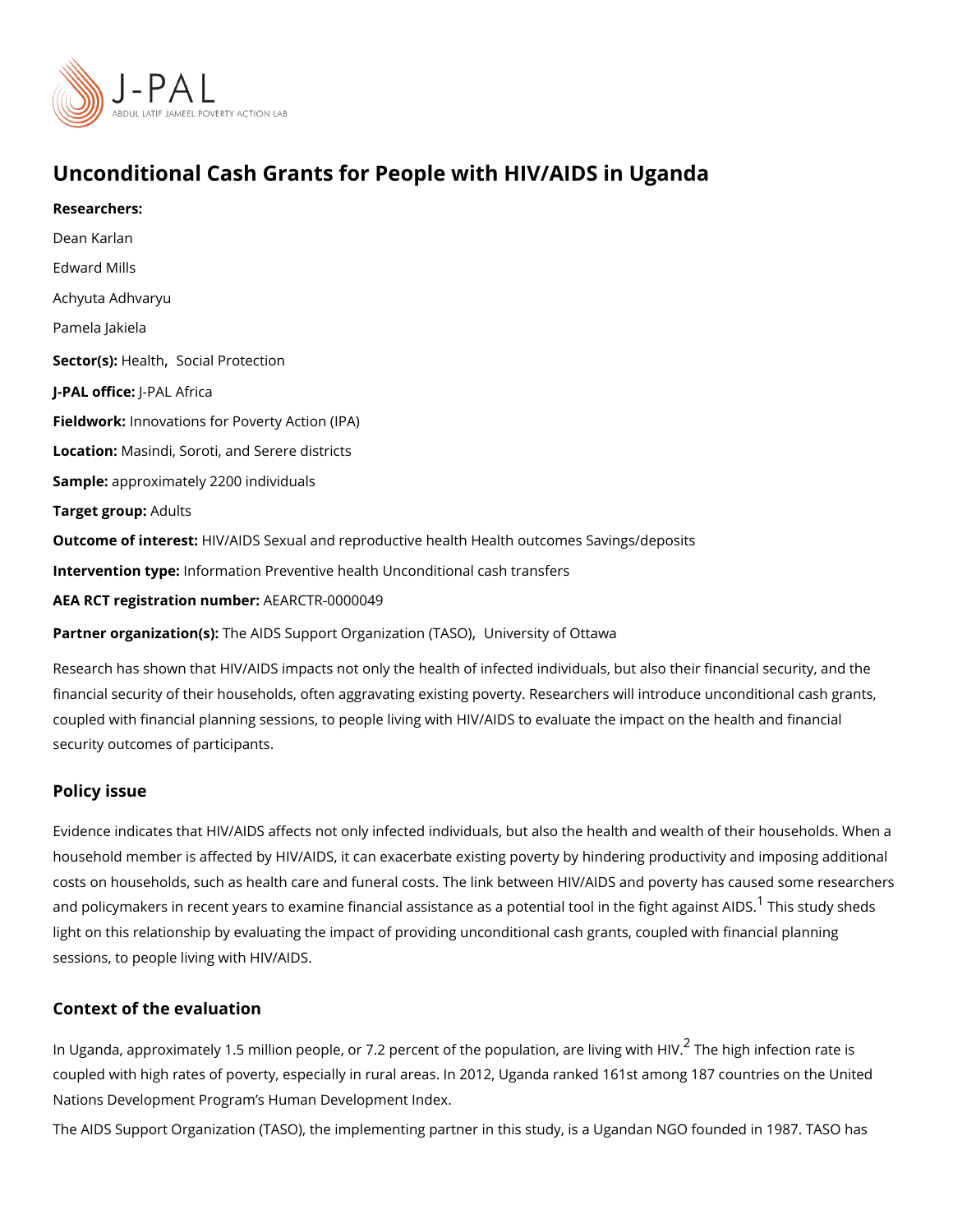provided HIV/AIDS services to over 200,000 individuals since its inception, and now has eleven service centers spread across Uganda. TASO is looking for new evidence-based ways of supporting their clients, and is prepared to expand microfinance and grant opportunities across Uganda if there is compelling evidence that these programs improve patients' lives.



Financial counselor and client in Uganda

## **Details of the intervention**

To evaluate the impact of unconditional cash grants on the health and financial security outcomes of people living with HIV/AIDS, researchers will carry out a randomized evaluation of a cash grant program, jointly designed by researchers and TASO, and administered by TASO. The unconditional cash grant program will provide cash transfers of 350,000 Ugandan shillings (approximately US\$138), with no strings attached, to HIV/AIDS positive TASO clients.

Approximately 2,200 HIV/AIDS positive TASO clients, ages 18-60 will be randomly divided into one of four groups:

- $1.$  A treatment group that will receive cash transfers with no accompanying instructions on how the money should be spent,
- <sup>2.</sup> A treatment group that will receive cash transfers plus financial counseling,
- 3. A treatment group that will be told they will receive cash transfer after one year, and
- 4. A comparison group that will not receive any intervention. The third treatment group will enable researchers to see how participants' financial status and planning changes, or if it changes at all, when they know they will receive money in one